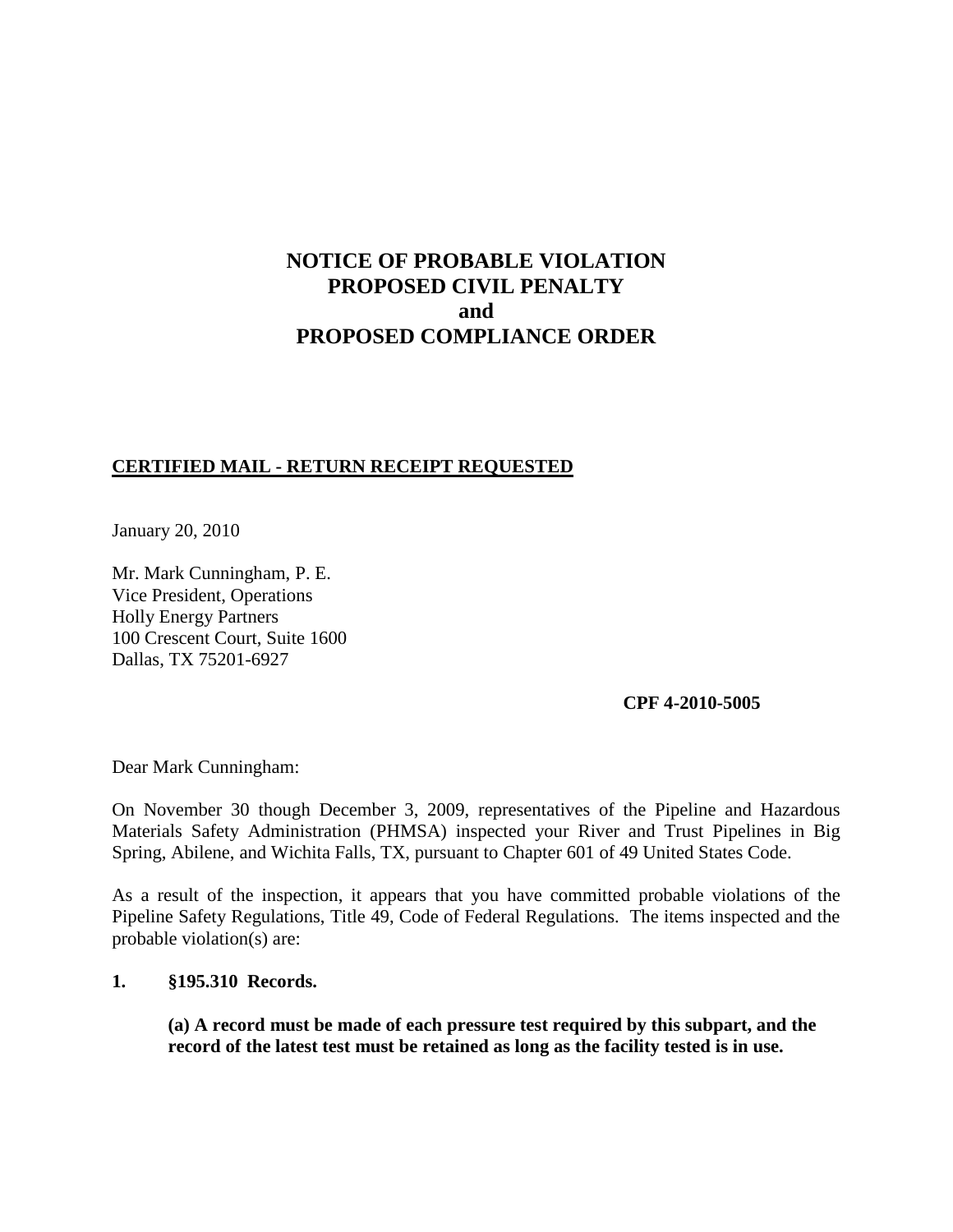Holly Energy Partners (HEP) informed PHMSA representatives that records of the pressure test for three of eleven pipeline segments were missing, and that HEP was attempting to locate them. HEP is required to retain these records for as long as the facility tested is in use.

A spreadsheet titled Pipeline Maximum Operating Pressures summarizing the pipeline segment test pressures and MOPs was provided by HEP to the PHMSA representatives during the records review at the HEP Big Springs office location on November 30, 2009. The spreadsheet listed eleven Trust Pipeline System pipeline segments and relevant materials and testing information for use in the calculation of the MOP. The spreadsheet indicated the following three segments had no test records:

| System | <b>Segment</b>          |
|--------|-------------------------|
| $X-6$  | Big Spring to Hawley    |
| 6/8    | Colorado City to Merkel |
| 6/8    | Throckmorton to Archer  |

The operator voluntarily reduced the operating pressure to 80% of the normal operating pressure prior to the PHMSA inspection. Additionally, HEP indicated that they were continuing to attempt to locate these records, and that if they were not located, it was their intention to re-test these three pipeline segments.

HEP must have records conforming to 49 CFR 195.310 that demonstrate the three segments identified above have been pressure tested in accordance with Subpart E of 49 CFR 195.

### **2. §195.402 Procedural manual for operations, maintenance, and emergencies.**

**(c)** *Maintenance and normal operations***. The manual required by paragraph (a) of this section must include procedures for the following to provide safety during maintenance and normal operations:** 

**(5) Analyzing pipeline accidents to determine their causes.**

### **(6) Minimizing the potential for hazards identified under paragraph (c)(4) of this section and the possibility of recurrence of accidents analyzed under paragraph (c)(5) of this section.**

HEP had two accidents that were reportable to PHMSA, one in 2005 and a second in 2006. Both accidents were a result of second party excavation by the same contractor performing remediation work on HEP's pipeline. HEP was unable to produce a written accident investigation and could not demonstrate revisions to their damage prevention program resulting from any investigations related to either accident.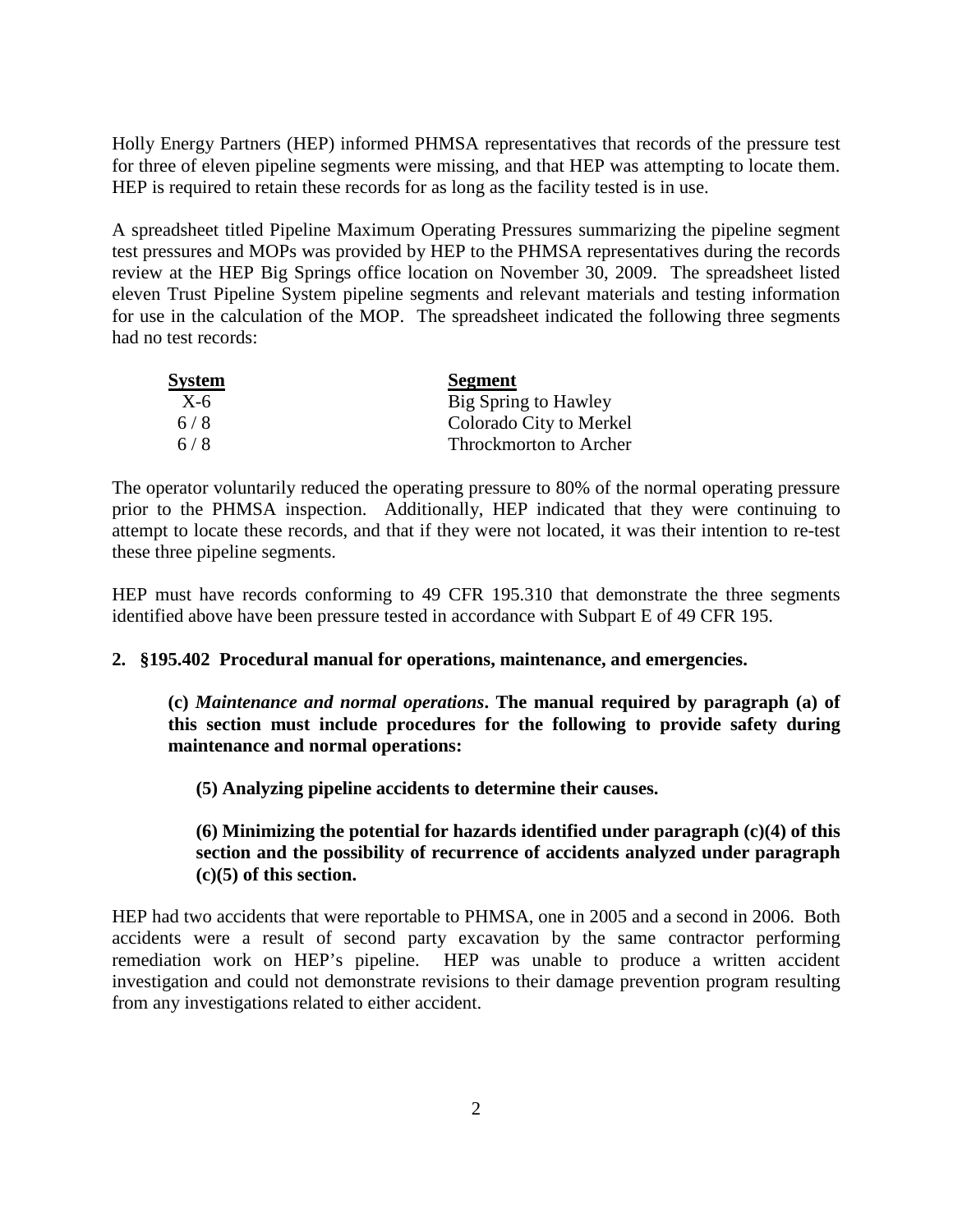HEP could not demonstrate that an investigation for the accident reported under PHMSA Hazardous Liquid Accident Report ID 20050342 occurred. HEP could not produce documents related to the determination of the cause and minimizing the recurrence, and the procedures failed to achieve the desired results as demonstrated by the second event reported under PHMSA Hazardous Liquid Accidents Report ID 20060309. Similarly, HEP could not demonstrate that an investigation had occurred for this accident.

#### **3. §195.402 Procedural manual for operations, maintenance, and emergencies.**

## **(13) Periodically reviewing the work done by operator personnel to determine the effectiveness of the procedures used in normal operation and maintenance and taking corrective action where deficiencies are found.**

Two second party excavation accidents occurred in 2005 and 2006, but HEP was unable to demonstrate that a procedural review or revision to the damage prevention procedure **23.1 HEP-O&M-195.442(Damage Prevention Program)** had occurred. The excavation accidents were by the same contractor, performing similar work and occurred a year apart. These events indicate potential procedural deficiencies in multiple areas relating to Contractor Oversight, Operator Qualifications, Excavation and Trenching, Damage Prevention, and Accident Investigation, yet no documentation of procedural reviews for any of these procedures could be provided, and the change log maintained to document that procedures are reviewed indicated no revisions to these procedures resulting from an accident investigation or effectiveness review.

#### **4. §195.410 Line markers.**

**(a) Except as provided in paragraph (b) of this section, each operator shall place and maintain line markers over each buried pipeline in accordance with the following:**

### **(1) Markers must be located at each public road crossing, at each railroad crossing, and in sufficient number along the remainder of each buried line so that its location is accurately known.**

HEP has placed line markers along fence lines at road crossings, but has not consistently placed them in the right of ways of rural locations. Looking from the roadway in several locations identified in the field inspection, the PHMSA inspector, and the HEP Compliance Manager were unable to identify the location of the pipeline, or its route. This was particularly noticeable in remote locations. The requirement of 49 CFR 195.410 does not make a distinction between rural or populated areas and the pipeline should be accurately markers so that its location is known.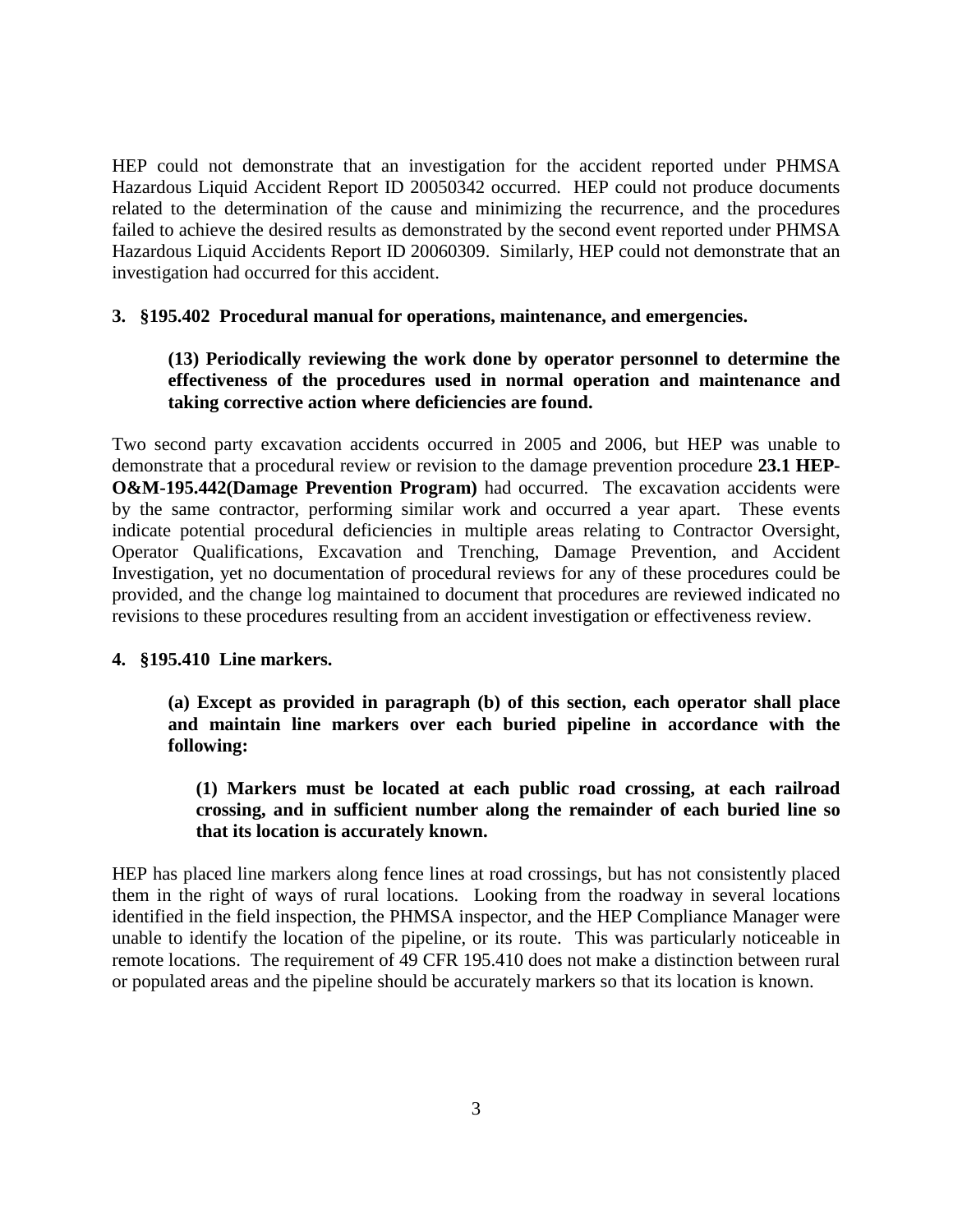**5. §195.432 Inspection of in-service breakout tanks.**

**(b) Each operator shall inspect the physical integrity of in-service atmospheric and low-pressure steel aboveground breakout tanks according to section 4 of API Standard 653. However, if structural conditions prevent access to the tank bottom, the bottom integrity may be assessed according to a plan included in the operations and maintenance manual under §195.402(c)(3).**

### **(d) The intervals of inspection specified by documents referenced in paragraphs (b) and (c) of this section begin on May 3, 1999, or on the operator's last recorded date of the inspection, whichever is earlier.**

HEP acquired the Wichita Falls Terminal facilities in 2005. Internal inspection summary reports were provided to HEP from the previous owner that indicated an API Standard 653 (API 653) internal inspection was performed on tanks 8 and 9 at the Wichita Falls Terminal in 1996. HEP relied upon these inspection reports to establish the next internal inspection intervals and set the internal inspection intervals to the API 653 maximum of 20 years for Tanks 8 and 9. Based upon this interval, HEP has not performed an internal inspection of these two tanks since 1996, and an internal inspection was scheduled for both tanks for the year 2016.

The inspection report of Tank 8, dated 03-04-96, indicated the inspection was due to suspected tank bottom leakage. Additionally, a change of product from the product that had been stored in this tank from diesel to jet fuel was anticipated at the time of the 1996 internal inspection. The report included a sketch of the floor inspection results and indicated 8 holes in the tank bottom. The report did not indicate whether the holes were from topside or bottom-side corrosion. Also, the inspection did not establish a topside or bottom-side corrosion rate, and HEP could not provide the inspectors with a corrosion rate for the calculation of the inspection interval. Repairs to the tank bottom were recommended in the report, but documentation demonstrating the recommended repairs had been made was not available. The report recommended installation of a tank bottom topside coating to prevent further corrosion. Records of the product, its installation or service life were not available.

API 653 Section 6.4.2 describes the method for establishing the inspection intervals for internal inspections. Section 6.4.2 requires the calculation of the internal inspection intervals in accordance with Section 4.4.7 of the standard, with a maximum internal inspection interval of 20 years. If, however, the corrosion rates are unknown, the maximum inspection interval is not to exceed 10 years, unless similar service experience is available to estimate the bottom plate thickness at the next inspection.

HEP failed to demonstrate that they had established a corrosion rate for the tank bottoms of Tanks 8 and 9, and exceeded the 10 year maximum internal inspection interval for unknown corrosion rates in 2007. Additionally, HEP did not have similar service experience, or procedures to apply similar service experience available to make this inspection interval determination.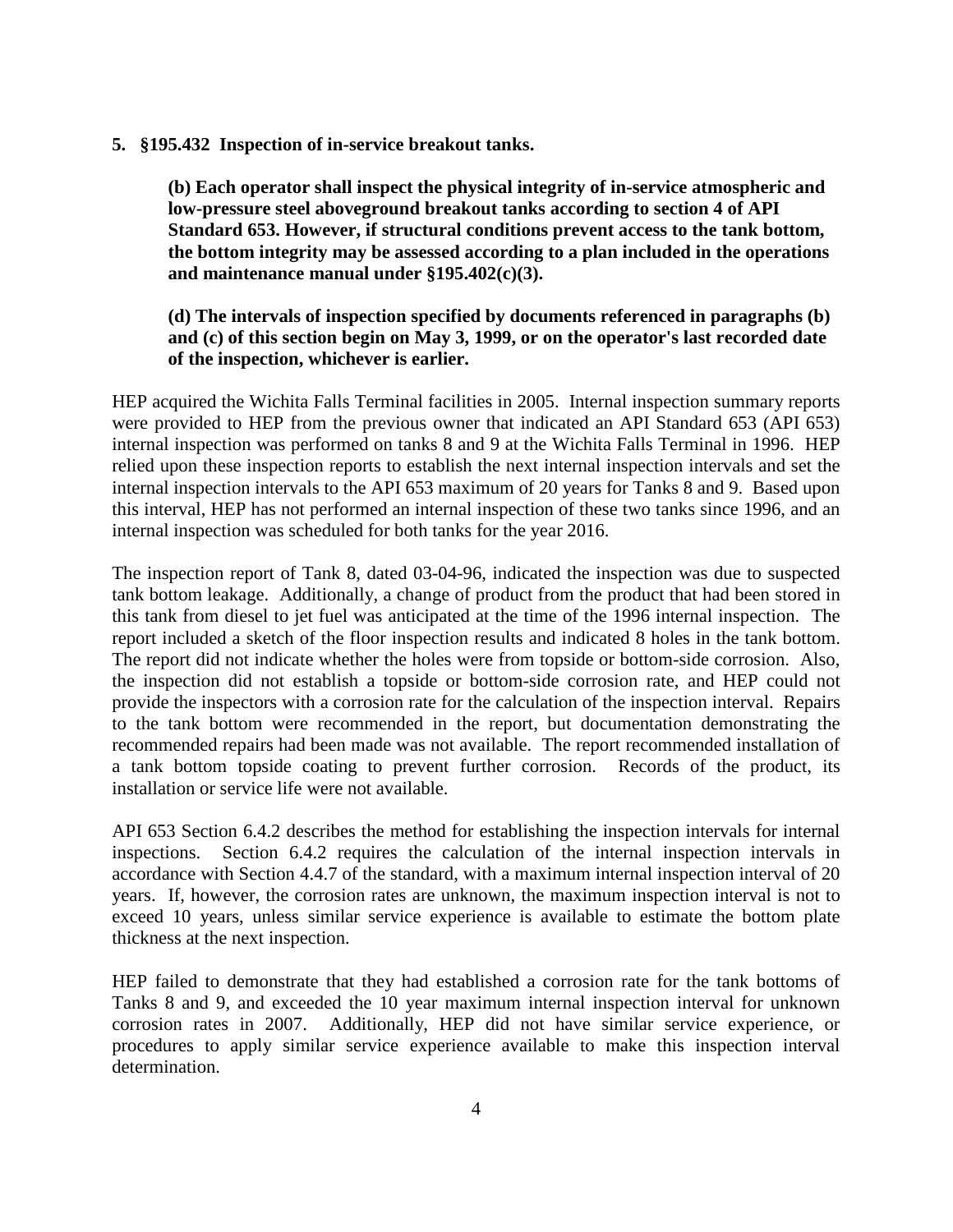HEP failed to inspect Tanks 8 and 9 at the Wichita Falls Terminal within the maximum 10 year interval in accordance with API 653.

## **6. §195.571 What criteria must I use to determine the adequacy of cathodic protection?**

**Cathodic protection required by this subpart must comply with one or more of the applicable criteria and other considerations for cathodic protection contained in paragraphs 6.2 and 6.3 of NACE Standard RP 0169 (incorporated by reference,** *see* **§195.3).**

The records for the pipe to soil readings on the River and Trust pipelines for the years 2005 to 2009 were reviewed by the PHMSA representatives. During this review, the following readings were observed to not meet the minimum criteria established by HEP for cathodic protection. Additionally, when further questioned, HEP indicated that there was no other criteria that applied to establishing the minimum acceptable values for the River and Trust specific pipe to soil readings than a pipe to soil reading of -0.850 V ON because they had not performed a depolarized survey to establish the criteria that would allow application of the 250 millivolt criteria in their procedure.

HEP's procedures for corrosion control adopt two criteria for the cathodic protection of its pipelines. HEP's procedure number O&M – 195.563 Cathodic Protection states that:

*"Sufficient current must flow from soil to pipe to maintain a constant voltage difference at the soil-metal interface of 0.25 volt (approximately -0.85 volt between pipe and copper sulfate electrode in contact with soil) or more."*

The following readings failed to meet criteria:

| <b>Reading Date</b> | <b>Milepost</b> | <b>Location</b>          | <b>Pipe to Soil (V) Read</b> |
|---------------------|-----------------|--------------------------|------------------------------|
| 10/27/2005          | 103.200         | <b>TEPPCO X-ing</b>      | $-0.794$                     |
| 12/08/2006          |                 |                          | $-0.776$                     |
| 12/28/2007          |                 |                          | $-0.799$                     |
| 09/30/2008          |                 |                          | $-0.593$                     |
| 10/27/2005          | 103.400         | Co. Rd Rectifier TR #103 | $-0.843$                     |
| 12/08/2006          |                 |                          | $-0.829$                     |
| 12/28/2007          |                 |                          | $-0.823$                     |
| 09/30/2008          |                 |                          | $-0.608$                     |
| 11/02/2005          | 103.401         | <b>TEX-NEW MEX X-ING</b> | $-0.841$                     |
| 12/08/2006          |                 |                          | $-0.832$                     |
| 12/28/2007          |                 |                          | $-0.825$                     |
| 109/30/2008         |                 |                          | T/L Destroyed                |
| 11/02/2005          | 103.900         | <b>Conoco X-ing</b>      | $-0.810$                     |
| 12/08/2006          |                 |                          | $-0.852$                     |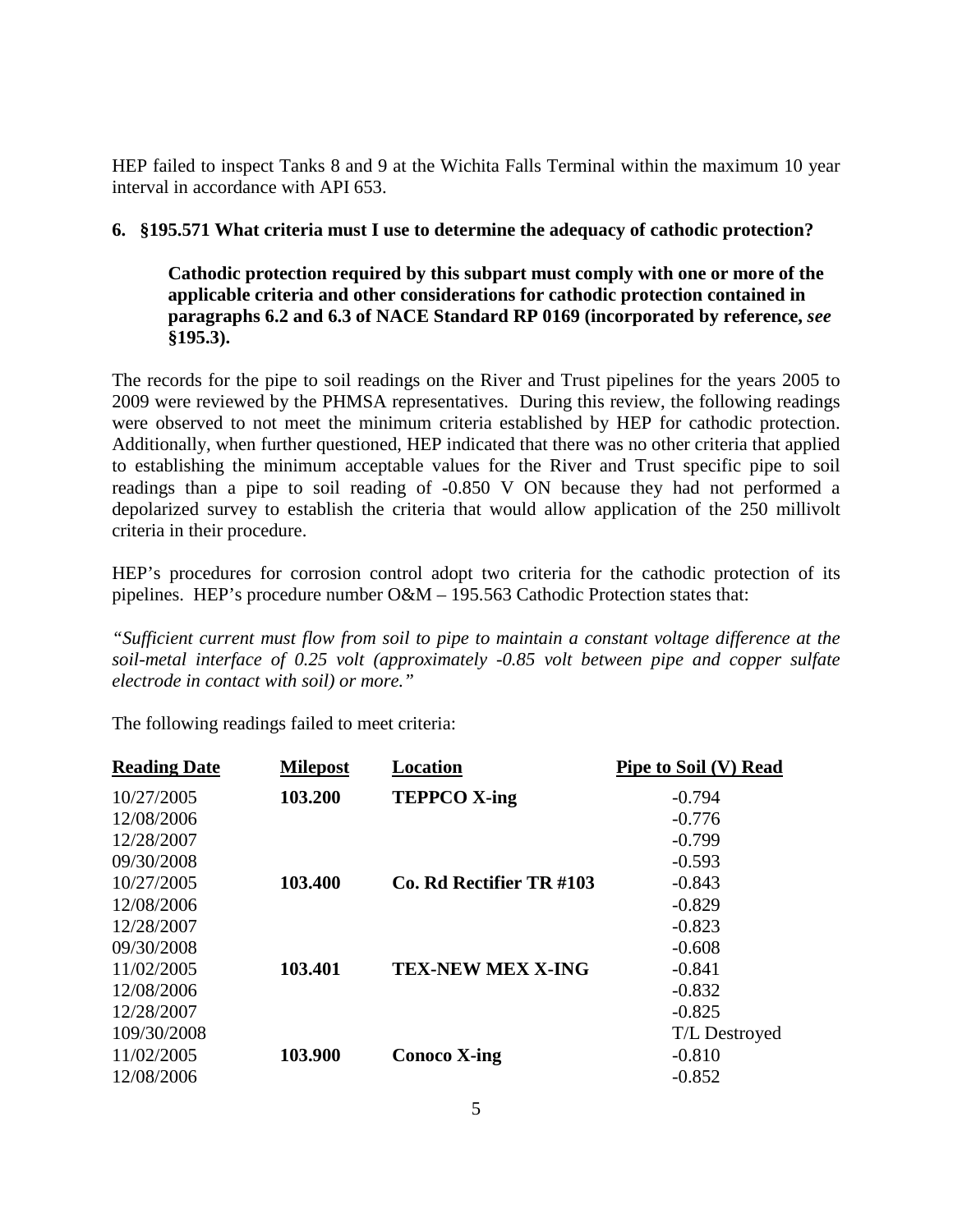| 12/28/2007 |         |                             | $-0.795$ |
|------------|---------|-----------------------------|----------|
| 09/30/2008 |         |                             | $-0.502$ |
| 11/02/2005 | 110.000 | Conoco X-ing                | $-0.772$ |
| 12/09/2006 |         |                             | $-0.751$ |
| 12/28/2007 |         |                             | $-0.795$ |
| 11/02/2005 | 110.001 | Co. Rd.                     | $-0.768$ |
| 12/09/2006 |         |                             | $-0.746$ |
| 11/02/2005 | 110.400 | <b>Conoco X-ing (Field)</b> | $-0.844$ |
| 12/09/2006 |         |                             | $-0.811$ |
| 11/02/2005 | 111.000 | <b>FM Road (South)</b>      | $-0.779$ |
| 12/09/2006 |         |                             | $-0.776$ |
| 11/02/2005 | 111.700 | <b>FM 1954</b>              | $-0.859$ |
| 12/09/2006 |         |                             | $-0.764$ |

HEP failed to demonstrate adequate cathodic protection levels were maintained for the locations identified above by failing to meet the criteria specified in their corrosion control procedures. HEP has corrected the conditions identified herein with the installation of two additional rectifiers and all readings taken in 2009 were at or above the minimum specified criteria.

#### **7. §195.573 What must I do to monitor external corrosion control?**

#### **e)** *Corrective action.* **You must correct any identified deficiency in corrosion control as required by §195.401(b).**

During the interview at the Big Spring office on December 1, 2009, HEP indicated that their criteria for effective cathodic protection on the River and Trust Pipelines was – 0.850 V ON, and that the system had not had electrical surveys preformed to establish the native potentials for use with -250 mV criteria. This was confirmed by PHMSA's review of HEP's procedure HEP-H-195-002 - Corrosion Control.

During the discussion of these readings, HEP also stated that the appropriate timing for corrective actions related to deficient pipe to soil readings was one year, or prior to the next annual inspection, and the corrective action was that the pipe to soil reading level should be brought up to the minimum criteria. HEP could not demonstrate information contained within their corrosion procedures that specified the timing of corrective actions or the definition of "prompt" as it pertained to the correction of pipe to soil readings that failed to meet minimum criteria.

The records for all test post pipe to soil readings on the River and Trust for the years 2005 to 2009 were reviewed by PHMSA representatives. During this review, the following locations were observed to not meet the minimum criteria established by HEP for cathodic protection for more than one inspection cycle. The readings that are shown in the following list are included to establish when these locations were brought into compliance with the minimum criteria necessary to demonstrate adequate cathodic protection.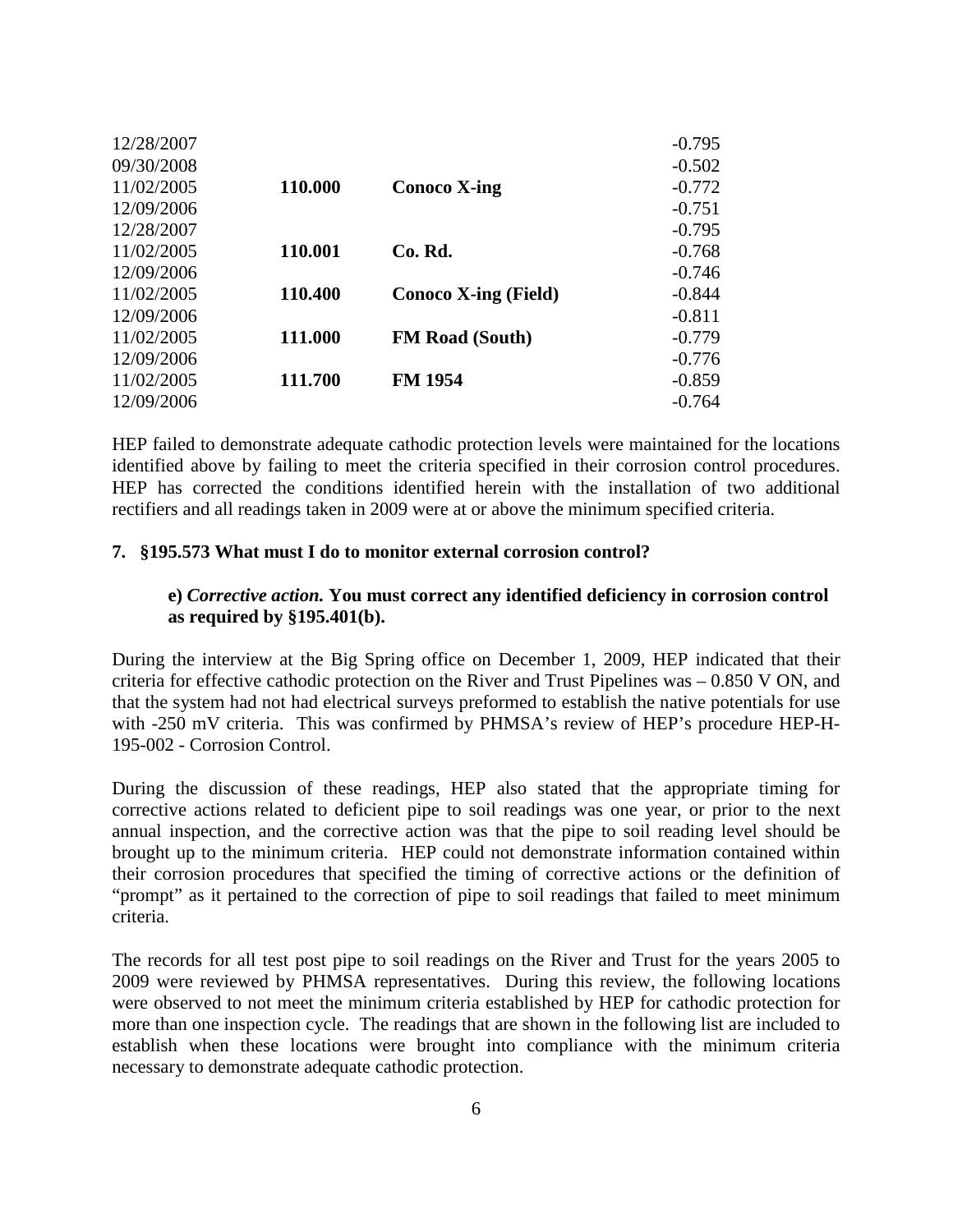| <b>Reading Date</b> | <b>Milepost</b> | Location                    | Pipe to Soil (V) Read |
|---------------------|-----------------|-----------------------------|-----------------------|
| 11/03/2009          | 103.200         | <b>TEPPCO X-ing</b>         | $-1.522$              |
| 11/03/2009          | 103.400         | Co. Rd Rectifier TR #103    | $-1.974$              |
| 11/03/2009          | 103.401         | <b>TEX-NEW MEX X-ING</b>    | $-1.845$              |
| 11/03/2009          | 103.900         | <b>Conoco X-ing</b>         | $-1.434$              |
| 09/30/2008          | 110.000         | <b>Conoco X-ing</b>         | $-1.246$              |
| 12/28/2007          | 110.001         | Co. Rd.                     | $-1.412$              |
| 12/28/2007          | 110.400         | <b>Conoco X-ing (Field)</b> | $-1.929$              |
| 12/28/2007          | 111.000         | <b>FM Road (South)</b>      | $-1.801$              |
| 12/28/2007          | 111.700         | <b>FM 1954</b>              | $-1.768$              |

HEP failed to promptly evaluate and correct the deficiencies in corrosion control indicated by the pipe to soil readings listed above. All readings appeared have been brought up to minimum levels as demonstrated by the readings taken during the 2009 annual survey.

#### Warning Items

With respect to items 3 and 4, we have reviewed the circumstances and supporting documents involved in this case and have decided not to conduct additional enforcement action or penalty assessment proceedings at this time. We advise you to promptly correct these item(s). Be advised that failure to do so may result in HEP being subject to additional enforcement action.

#### Proposed Civil Penalty

Under 49 United States Code, § 60122, you are subject to a civil penalty not to exceed \$100,000 for each violation for each day the violation persists up to a maximum of \$1,000,000 for any related series of violations. The Compliance Officer has reviewed the circumstances and supporting documentation involved in the above probable violation(s) and has recommended that you be preliminarily assessed a civil penalty of \$92,500 as follows:

| Item number | <b>PENALTY</b> |
|-------------|----------------|
|             | \$22,500       |
| h           | \$35,000       |
|             | \$35,000       |

#### Proposed Compliance Order

With respect to items 1 and 5 above, pursuant to 49 United States Code § 60118, the Pipeline and Hazardous Materials Safety Administration proposes to issue a Compliance Order to Holly Energy Partners. Please refer to the *Proposed Compliance Order*, which is enclosed and made a part of this Notice.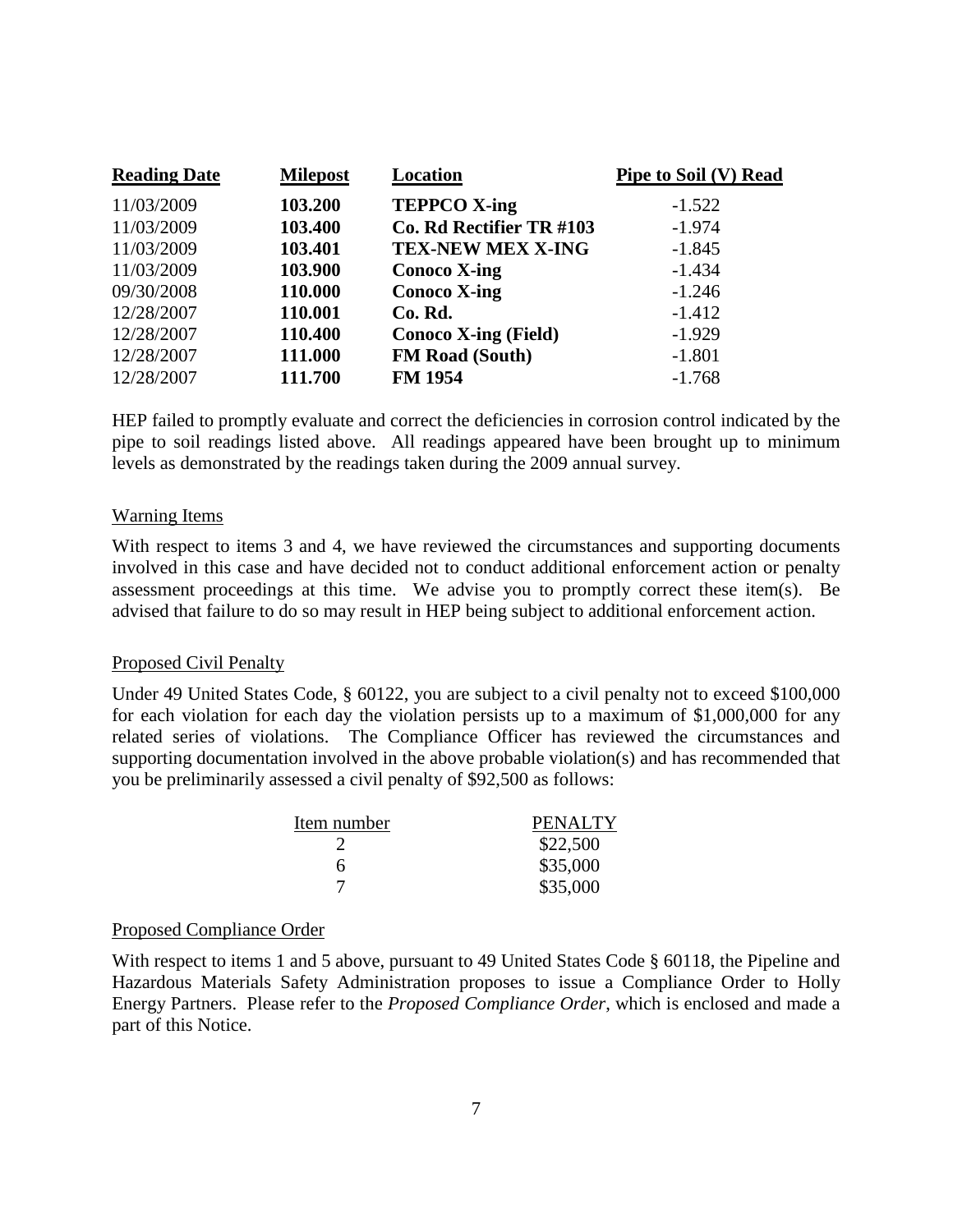#### Response to this Notice

Enclosed as part of this Notice is a document entitled *Response Options for Pipeline Operators in Compliance Proceedings*. Please refer to this document and note the response options. Be advised that all material you submit in response to this enforcement action is subject to being made publicly available. If you believe that any portion of your responsive material qualifies for confidential treatment under 5 U.S.C. 552(b), along with the complete original document you must provide a second copy of the document with the portions you believe qualify for confidential treatment redacted and an explanation of why you believe the redacted information qualifies for confidential treatment under 5 U.S.C. 552(b). If you do not respond within 30 days of receipt of this Notice, this constitutes a waiver of your right to contest the allegations in this Notice and authorizes the Associate Administrator for Pipeline Safety to find facts as alleged in this Notice without further notice to you and to issue a Final Order.

In your correspondence on this matter, please refer to **CPF 4-2010-5005** and for each document you submit, please provide a copy in electronic format whenever possible.

Sincerely,

R. M. Seeley Director, Southwest Region Pipeline and Hazardous Materials Safety Administration

Enclosures: *Proposed Compliance Order Response Options for Pipeline Operators in Compliance Proceedings*